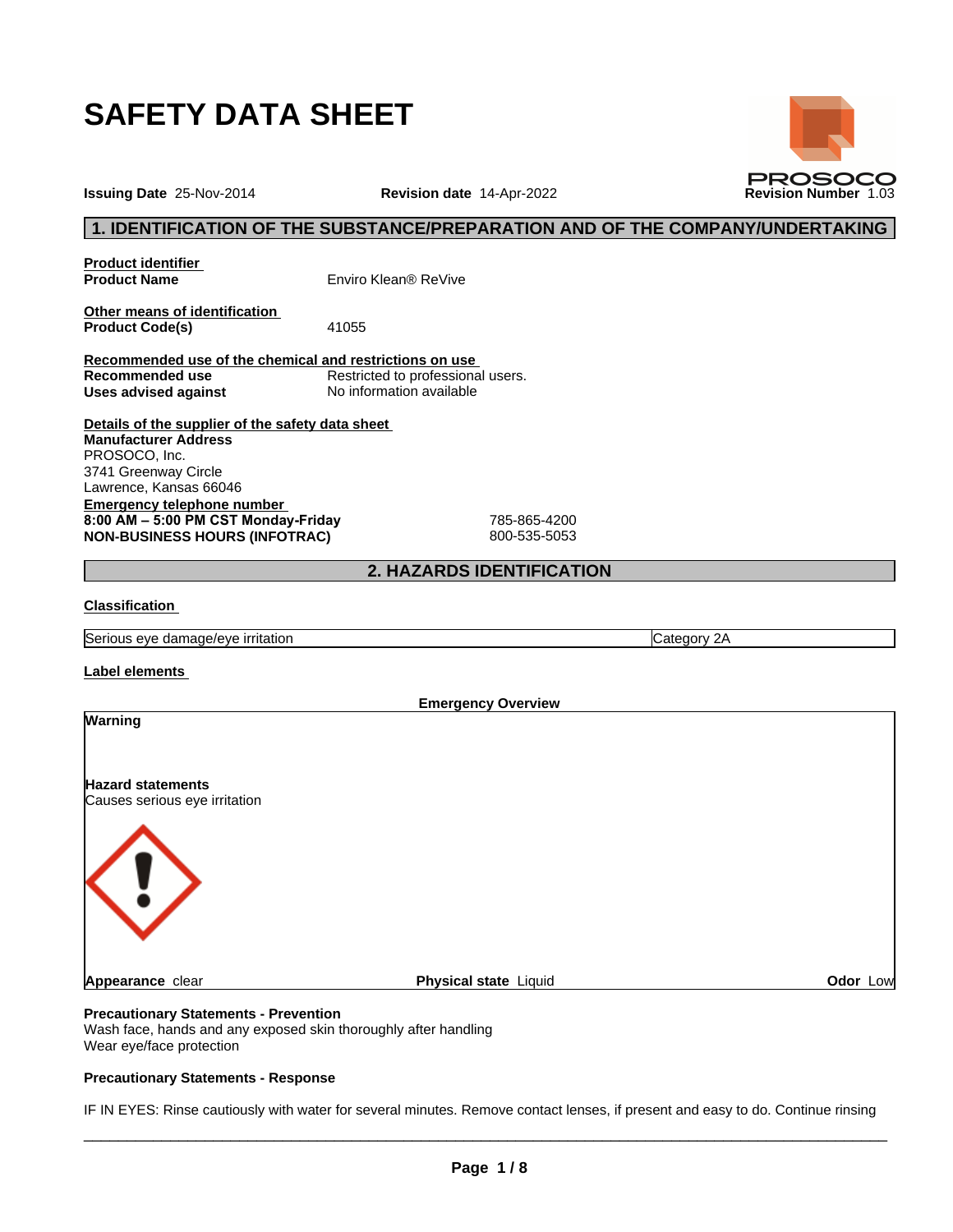If eye irritation persists: Get medical advice/attention

#### **Hazards not otherwise classified (HNOC) Other information**

# **3. COMPOSITION/INFORMATION ON INGREDIENTS**

 $\_$  ,  $\_$  ,  $\_$  ,  $\_$  ,  $\_$  ,  $\_$  ,  $\_$  ,  $\_$  ,  $\_$  ,  $\_$  ,  $\_$  ,  $\_$  ,  $\_$  ,  $\_$  ,  $\_$  ,  $\_$  ,  $\_$  ,  $\_$  ,  $\_$  ,  $\_$  ,  $\_$  ,  $\_$  ,  $\_$  ,  $\_$  ,  $\_$  ,  $\_$  ,  $\_$  ,  $\_$  ,  $\_$  ,  $\_$  ,  $\_$  ,  $\_$  ,  $\_$  ,  $\_$  ,  $\_$  ,  $\_$  ,  $\_$  ,

| <b>Chemical name</b>                          | CAS No.     | Weight-%   | <b>Trade Secret</b> |
|-----------------------------------------------|-------------|------------|---------------------|
| Water                                         | 7732-18-5   | $60 - 100$ |                     |
| C9-11 Alcohols Ethoxylated                    | 68439-46-3  | - 5        |                     |
| Alkyl C12-16 Dimethylbenzyl Ammonium Chloride | 68424-85-1  | - 5        |                     |
| Octyl decyl dimethyl ammonium chloride        | 32426-11-2  | $0.1 - 1$  | *                   |
| Ethanol                                       | 64-17-5     | $0.1 - 1$  |                     |
| Dioctyldimethylammonium chloride              | 5538-94-3   | $0.1 - 1$  |                     |
| Didecyl dimethyl ammonium chloride            | 7173-51-5   | $0.1 - 1$  |                     |
| Tetrasodium EDTA                              | 64-02-8     | $0.1 - 1$  | $\ast$              |
| Citric acid                                   | 77-92-9     | $0.1 - 1$  |                     |
| Proprietary - Free Amine                      | Undisclosed | < 0.1      | $\star$             |
| Ethylene oxide                                | $75-21-8$   | < 0.1      | $\star$             |

\* The exact percentage (concentration) of composition has been withheld as a trade secret.

# **4. FIRST AID MEASURES**

#### **Description of first aid measures**

| <b>5. FIRE-FIGHTING MEASURES</b>                                           |                                                                                                                                |  |  |  |  |
|----------------------------------------------------------------------------|--------------------------------------------------------------------------------------------------------------------------------|--|--|--|--|
| Note to physicians                                                         | Treat symptomatically.                                                                                                         |  |  |  |  |
| Indication of any immediate medical attention and special treatment needed |                                                                                                                                |  |  |  |  |
| <b>Symptoms</b>                                                            | Causes serious eye irritation.                                                                                                 |  |  |  |  |
| Most important symptoms and effects, both acute and delayed                |                                                                                                                                |  |  |  |  |
| <b>Ingestion</b>                                                           | Rinse mouth. Drink plenty of water. Do NOT induce vomiting. Call a physician.                                                  |  |  |  |  |
| <b>Inhalation</b>                                                          | Remove to fresh air. If breathing is difficult, give oxygen. If symptoms persist, call a<br>physician.                         |  |  |  |  |
| <b>Skin Contact</b>                                                        | Wash off immediately with plenty of water. Remove contaminated clothing and shoes.<br>Wash contaminated clothing before reuse. |  |  |  |  |
| Eye contact                                                                | Rinse thoroughly with plenty of water for at least 15 minutes, lifting lower and upper eyelids.<br>Consult a physician.        |  |  |  |  |
|                                                                            |                                                                                                                                |  |  |  |  |

## **Suitable Extinguishing Media**

Use extinguishing measures that are appropriate to local circumstances and the surrounding environment.

**Unsuitable Extinguishing Media** Caution: Use of water spray when fighting fire may be inefficient.

## **Specific hazards arising from the chemical**

No information available.

## **Protective equipment and precautions for firefighters**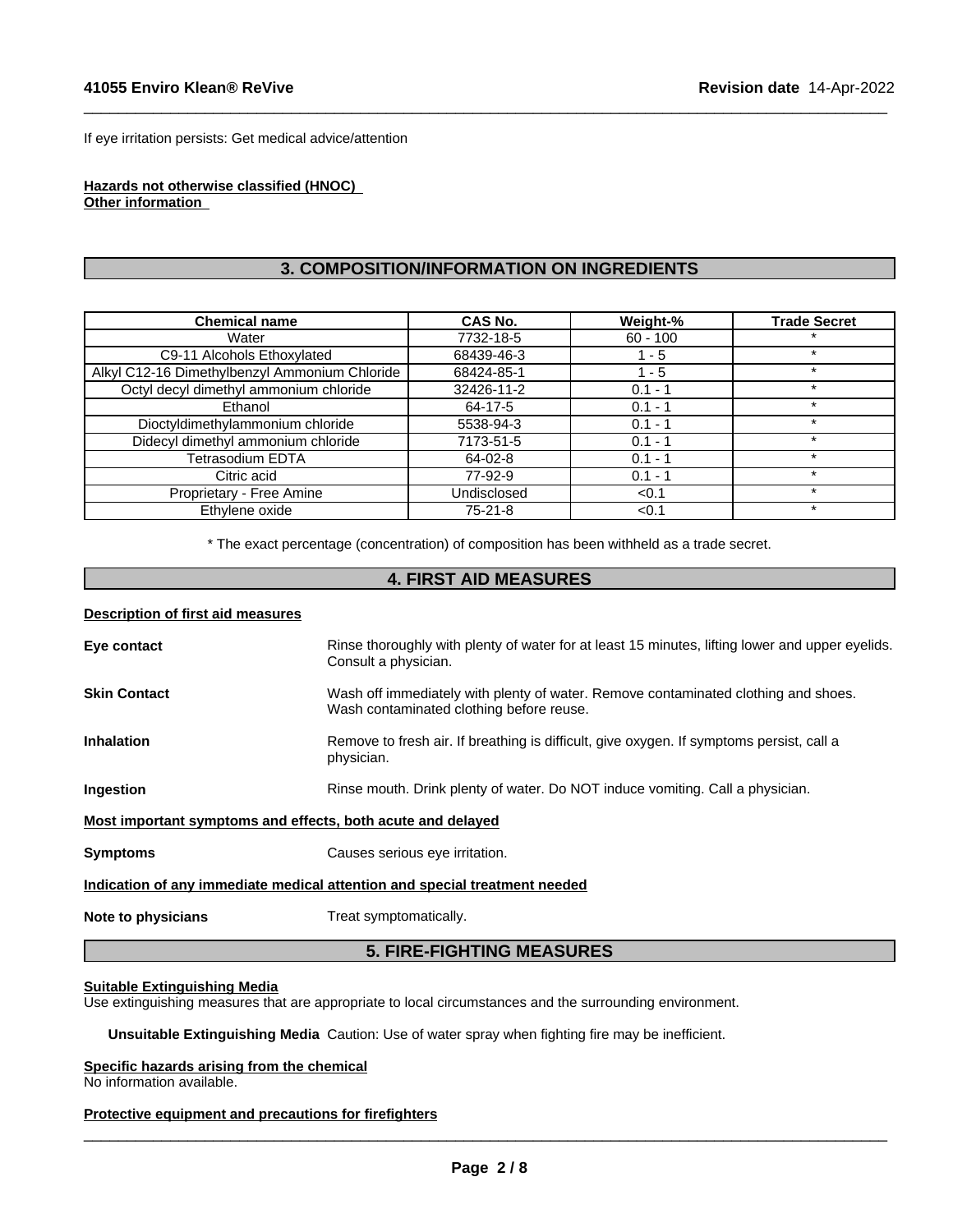As in any fire, wear self-contained breathing apparatus pressure-demand, MSHA/NIOSH (approved or equivalent) and full protective gear.

 $\_$  ,  $\_$  ,  $\_$  ,  $\_$  ,  $\_$  ,  $\_$  ,  $\_$  ,  $\_$  ,  $\_$  ,  $\_$  ,  $\_$  ,  $\_$  ,  $\_$  ,  $\_$  ,  $\_$  ,  $\_$  ,  $\_$  ,  $\_$  ,  $\_$  ,  $\_$  ,  $\_$  ,  $\_$  ,  $\_$  ,  $\_$  ,  $\_$  ,  $\_$  ,  $\_$  ,  $\_$  ,  $\_$  ,  $\_$  ,  $\_$  ,  $\_$  ,  $\_$  ,  $\_$  ,  $\_$  ,  $\_$  ,  $\_$  ,

|                                                      | <b>6. ACCIDENTAL RELEASE MEASURES</b>                                                                                                                    |
|------------------------------------------------------|----------------------------------------------------------------------------------------------------------------------------------------------------------|
|                                                      | <b>Personal precautions, protective equipment and emergency procedures</b>                                                                               |
| <b>Personal precautions</b>                          | Avoid contact with skin, eyes or clothing. Use personal protective equipment as required.                                                                |
| <b>Environmental precautions</b>                     |                                                                                                                                                          |
| <b>Environmental precautions</b>                     | See Section 12 for additional ecological information. Prevent product from entering drains.<br>Do not flush into surface water or sanitary sewer system. |
| Methods and material for containment and cleaning up |                                                                                                                                                          |
| <b>Methods for containment</b>                       | Prevent further leakage or spillage if safe to do so. Dike far ahead of liquid spill for later<br>disposal.                                              |
| Methods for cleaning up                              | Dam up. Soak up with inert absorbent material. Pick up and transfer to properly labeled<br>containers. Clean contaminated surface thoroughly.            |
|                                                      | 7. HANDLING AND STORAGE                                                                                                                                  |

#### **Precautions for safe handling**

**Advice on safe handling** Handle in accordance with good industrial hygiene and safety practice.

#### **Conditions for safe storage, including any incompatibilities**

**Storage Conditions** Keep in a dry, cool and well-ventilated place. Keep out of the reach of children.

**Incompatible materials Incompatible with oxidizing agents.** 

# **8. EXPOSURE CONTROLS/PERSONAL PROTECTION**

## **Control parameters**

**Exposure Guidelines** This product, as supplied, does not contain any hazardous materials with occupational exposure limits established by the region specific regulatory bodies.

| Chemical name  | <b>ACGIH TLV</b> | <b>OSHA PEL</b>                       | <b>NIOSH IDLH</b>                      |
|----------------|------------------|---------------------------------------|----------------------------------------|
| Ethanol        | STEL: 1000 ppm   | TWA: 1000 ppm                         | IDLH: 3300 ppm                         |
| 64-17-5        |                  | TWA: 1900 mg/m <sup>3</sup>           | TWA: 1000 ppm                          |
|                |                  | (vacated) TWA: 1000 ppm               | TWA: 1900 mg/m <sup>3</sup>            |
|                |                  | (vacated) TWA: 1900 mg/m <sup>3</sup> |                                        |
| Ethylene oxide | TWA: 1 ppm       | TWA: 1 ppm                            | IDLH: 800 ppm                          |
| 75-21-8        |                  | STEL: 5 ppm see 29 CFR                | Ceiling: 5 ppm 10 min/day              |
|                |                  | 1910.1047                             | Ceiling: $9 \text{ mg/m}^3$ 10 min/day |
|                |                  |                                       | TWA: 0.1 ppm less than stated          |
|                |                  |                                       | value                                  |
|                |                  |                                       | TWA: $0.18 \text{ mg/m}^3$ less than   |
|                |                  |                                       | stated value                           |

**Appropriate engineering controls**

**Engineering Controls** Showers. Eyewash stations.

## **Individual protection measures, such as personal protective equipment**

**Eye/face protection** Wear safety glasses with side shields (or goggles).

**Skin and body protection** Wear protective gloves and protective clothing.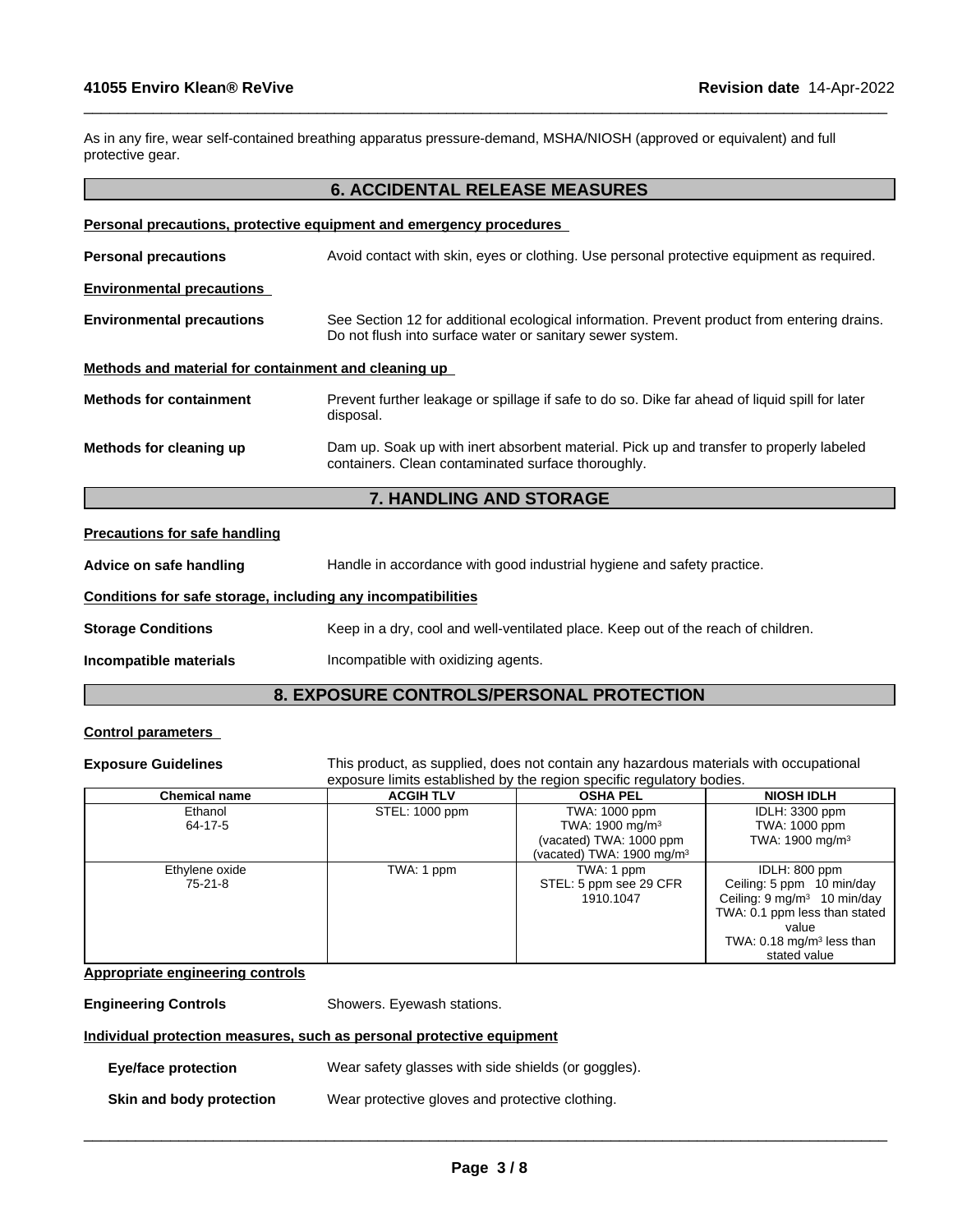| <b>Respiratory protection</b>         | If exposure limits are exceeded or irritation is experienced, NIOSH/MSHA approved<br>respiratory protection should be worn. Positive-pressure supplied air respirators may be<br>required for high airborne contaminant concentrations. Respiratory protection must be<br>provided in accordance with current local regulations. |
|---------------------------------------|----------------------------------------------------------------------------------------------------------------------------------------------------------------------------------------------------------------------------------------------------------------------------------------------------------------------------------|
| <b>General Hygiene Considerations</b> | Handle in accordance with good industrial hygiene and safety practice.                                                                                                                                                                                                                                                           |

 $\_$  ,  $\_$  ,  $\_$  ,  $\_$  ,  $\_$  ,  $\_$  ,  $\_$  ,  $\_$  ,  $\_$  ,  $\_$  ,  $\_$  ,  $\_$  ,  $\_$  ,  $\_$  ,  $\_$  ,  $\_$  ,  $\_$  ,  $\_$  ,  $\_$  ,  $\_$  ,  $\_$  ,  $\_$  ,  $\_$  ,  $\_$  ,  $\_$  ,  $\_$  ,  $\_$  ,  $\_$  ,  $\_$  ,  $\_$  ,  $\_$  ,  $\_$  ,  $\_$  ,  $\_$  ,  $\_$  ,  $\_$  ,  $\_$  ,

# **9. PHYSICAL AND CHEMICAL PROPERTIES**

#### **Information on basic physical and chemical properties**

**Physical state** Liquid

**Property Remarks Property Remarks Method pH**<br> **Melting point / freezing point °F**  $\qquad 0$  °C / 32 °F<br> **Melting point / freezing point °F**  $\qquad 0$  °C / 32 °F **Melting point / freezing point °F Boiling point / boiling range** No information available **Flash point** Not Applicable Not Applicable Not Applicable Not Applicable Not Applicable **Evaporation rate Reset Constructs** No information available<br> **Flammability (solid. gas)** No information available **Flammability** (solid, gas) **Flammability Limit in Air Upper flammability limit:** No information available **Lower flammability limit:** No information available **Vapor pressure**<br> **Vapor density**<br> **Vapor density**<br> **Vapor density**<br> **No information available Specific gravity**<br>Water solubility **Solubility in other solvents** No information available<br> **Partition coefficient** No information available **Autoignition temperature No information available**<br> **Decomposition temperature No information available Decomposition temperature**<br>**Kinematic viscosity Dynamic viscosity** No information available

**No information available**<br>1 00 completely soluble No information available<br>No information available **Kinematic viscosity** No information available

**Appearance** clear **Odor** Low **Color** Slight amber **Odor threshold** No information available

# **10. STABILITY AND REACTIVITY**

## **Reactivity**

No data available

## **Chemical stability**

Stable under recommended storage conditions.

## **Possibility of hazardous reactions**

None under normal processing.

## **Conditions to avoid** None known based on information supplied.

## **Incompatible materials**

Incompatible with oxidizing agents.

## **Hazardous decomposition products**

Thermal decomposition can lead to release of irritating and toxic gases and vapors.

# **11. TOXICOLOGICAL INFORMATION**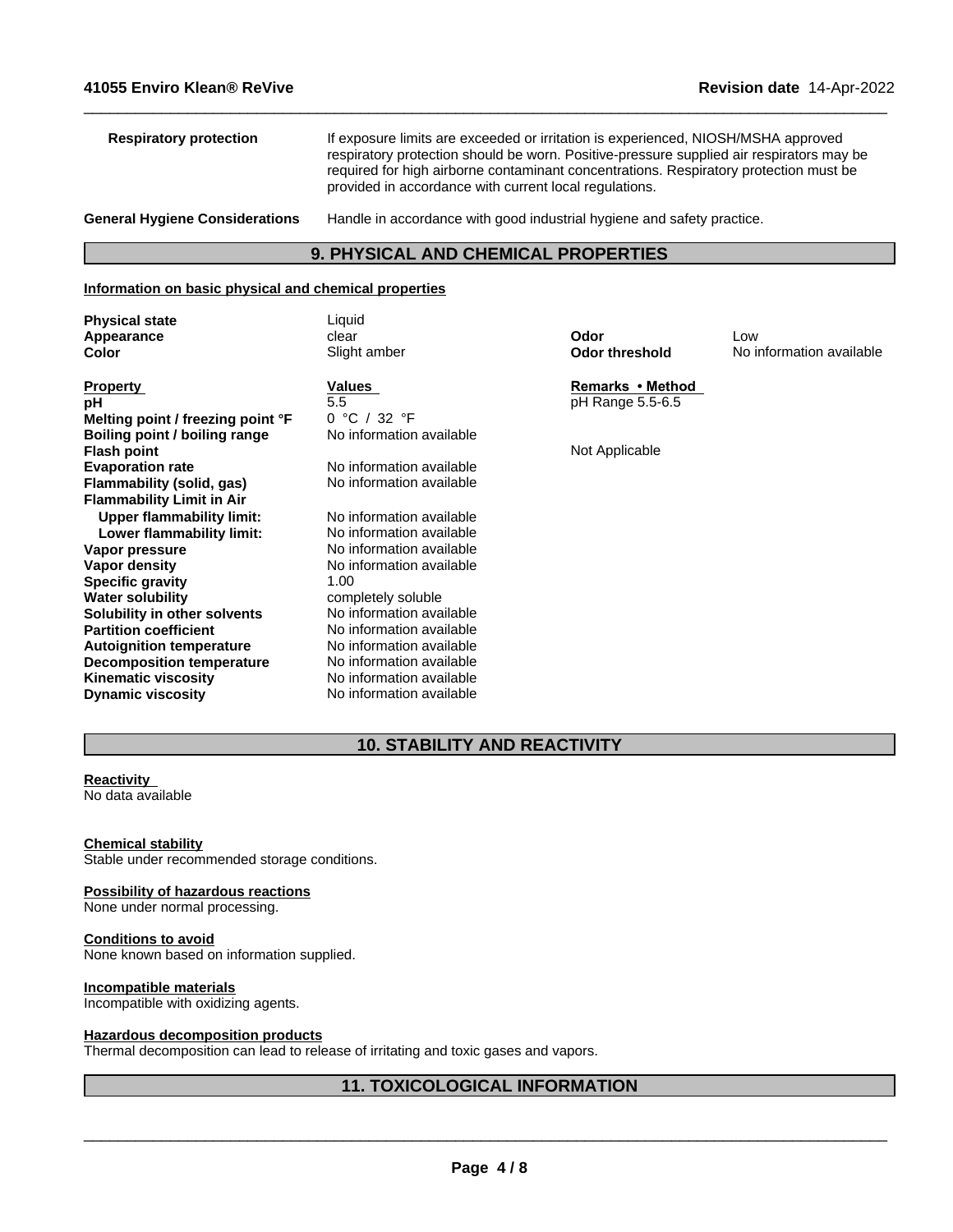## **Information on likely routes of exposure**

|                   | <b>Product Information</b> | Causes serious eye irritation                           |
|-------------------|----------------------------|---------------------------------------------------------|
| <b>Inhalation</b> |                            | Avoid breathing vapors or mists. May cause irritation.  |
| Eye contact       |                            | Avoid contact with eyes. Causes serious eye irritation. |
|                   | <b>Skin Contact</b>        | Avoid contact with skin. May cause irritation.          |
| Ingestion         |                            | Do not taste or swallow. May be harmful if swallowed.   |

## **Component Information**

| <b>Chemical name</b>                                           | LD50/Oral            | <b>LD50/Dermal</b>   | <b>Inhalation LC50</b>   |
|----------------------------------------------------------------|----------------------|----------------------|--------------------------|
| Water<br>7732-18-5                                             | $> 90$ mL/kg (Rat)   |                      |                          |
| C9-11 Alcohols Ethoxylated<br>68439-46-3                       | $= 1400$ mg/kg (Rat) |                      |                          |
| Alkyl C12-16 Dimethylbenzyl<br>Ammonium Chloride<br>68424-85-1 | $= 426$ mg/kg (Rat)  |                      |                          |
| Ethanol<br>64-17-5                                             | $= 7060$ mg/kg (Rat) |                      | $= 124.7$ mg/L (Rat) 4 h |
| Didecyl dimethyl ammonium<br>chloride<br>7173-51-5             | $= 84$ mg/kg (Rat)   |                      |                          |
| <b>Tetrasodium EDTA</b><br>64-02-8                             | $= 1658$ mg/kg (Rat) |                      |                          |
| Citric acid<br>77-92-9                                         | $= 3$ g/kg (Rat)     | $>$ 2000 mg/kg (Rat) |                          |
| Ethylene oxide<br>$75 - 21 - 8$                                | $= 72$ mg/kg (Rat)   |                      | $= 800$ ppm (Rat) 4 h    |

 $\_$  ,  $\_$  ,  $\_$  ,  $\_$  ,  $\_$  ,  $\_$  ,  $\_$  ,  $\_$  ,  $\_$  ,  $\_$  ,  $\_$  ,  $\_$  ,  $\_$  ,  $\_$  ,  $\_$  ,  $\_$  ,  $\_$  ,  $\_$  ,  $\_$  ,  $\_$  ,  $\_$  ,  $\_$  ,  $\_$  ,  $\_$  ,  $\_$  ,  $\_$  ,  $\_$  ,  $\_$  ,  $\_$  ,  $\_$  ,  $\_$  ,  $\_$  ,  $\_$  ,  $\_$  ,  $\_$  ,  $\_$  ,  $\_$  ,

#### **<u>Symptoms related to the physical, chemical and toxicological characteristics</u>**

**Symptoms** Causes serious eye irritation.

#### **Delayed and immediate effects as well as chronic effects from short and long-term exposure**

| <b>Sensitization</b><br>Germ cell mutagenicity<br>Carcinogenicity | No information available.<br>No information available.<br>IARC or NTP. |             | This product does not contain any carcinogens or potential carcinogens as listed by OSHA, |             |
|-------------------------------------------------------------------|------------------------------------------------------------------------|-------------|-------------------------------------------------------------------------------------------|-------------|
| <b>Chemical name</b>                                              | <b>ACGIH</b>                                                           | <b>IARC</b> | <b>NTP</b>                                                                                | <b>OSHA</b> |
| Ethanol<br>64-17-5                                                | A3                                                                     |             | Known                                                                                     |             |
| Ethylene oxide<br>75-21-8                                         | A2                                                                     | Group 1     | Known                                                                                     |             |
| <b>Reproductive toxicity</b>                                      | No information available.                                              |             |                                                                                           |             |
| <b>STOT - single exposure</b>                                     | No information available.                                              |             |                                                                                           |             |
| <b>STOT - repeated exposure</b>                                   | No information available.                                              |             |                                                                                           |             |

**Aspiration hazard** No information available.

# **Numerical measures of toxicity - Product Information**

**Unknown acute toxicity The following values are calculated based on chapter 3.1 of the GHS document** . **ATEmix (oral)**<br>**ATEmix (dermal) ATEmix (dermal)**160000 mg/kg mg/l

## **12. ECOLOGICAL INFORMATION**

#### **Ecotoxicity**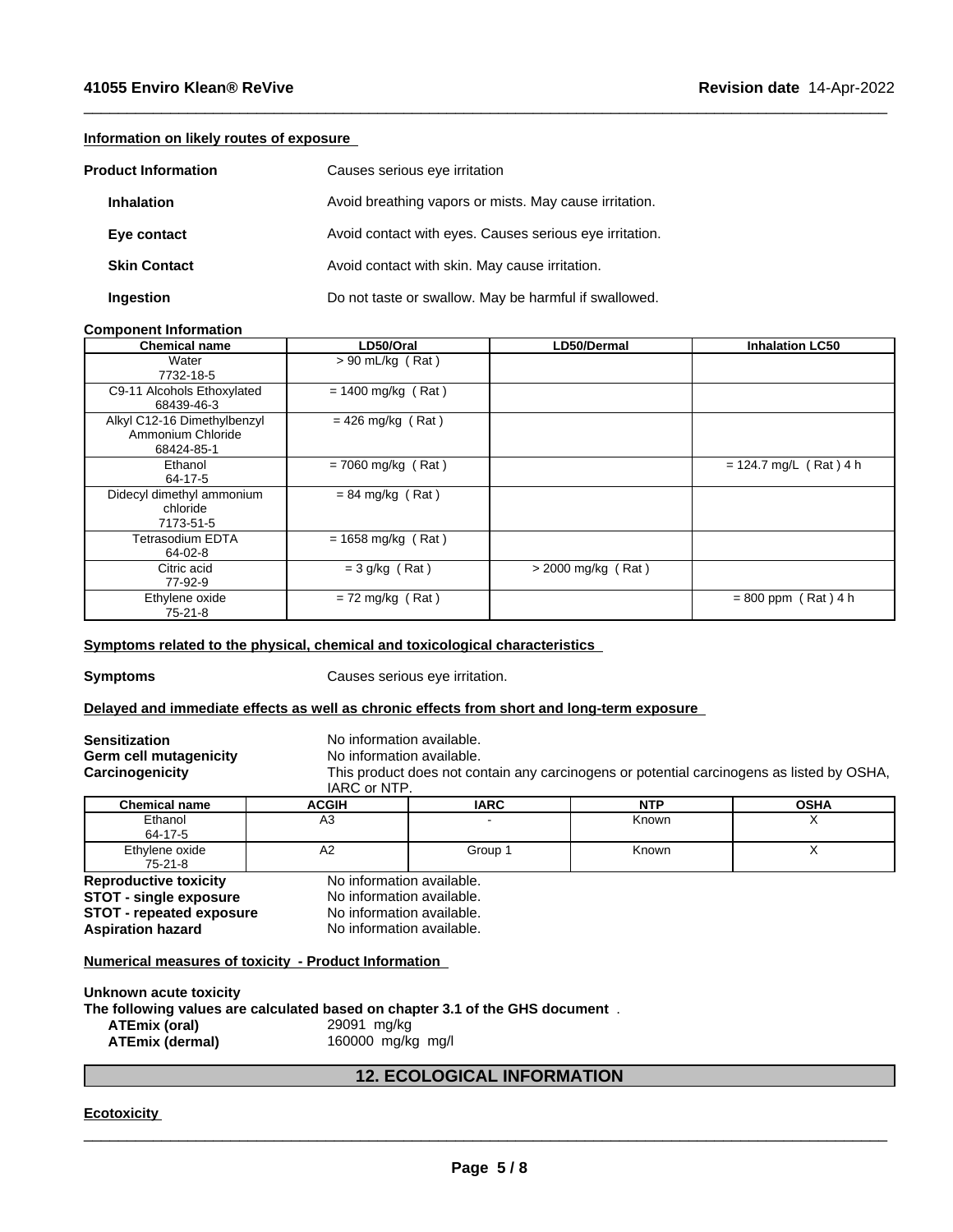| <b>Chemical name</b>      | Algae/aquatic plants   | Fish                         | <b>Toxicity to</b><br>microorganisms | <b>Crustacea</b>           |
|---------------------------|------------------------|------------------------------|--------------------------------------|----------------------------|
| Ethanol                   |                        | 12.0 - 16.0: 96 h            |                                      | 9268 - 14221: 48 h Daphnia |
| 64-17-5                   |                        | Oncorhynchus mykiss mL/L     |                                      | magna mg/L LC50 2: 48 h    |
|                           |                        | LC50 static 13400 - 15100:   |                                      | Daphnia magna mg/L EC50    |
|                           |                        | 96 h Pimephales promelas     |                                      | Static                     |
|                           |                        | mg/L LC50 flow-through 100:  |                                      |                            |
|                           |                        | 96 h Pimephales promelas     |                                      |                            |
|                           |                        | mg/L LC50 static             |                                      |                            |
| Didecyl dimethyl ammonium |                        | 0.97: 96 h Danio rerio mg/L  |                                      |                            |
| chloride                  |                        | LC50 semi-static             |                                      |                            |
| 7173-51-5                 |                        |                              |                                      |                            |
| Tetrasodium EDTA          | 1.01: 72 h Desmodesmus | 41: 96 h Lepomis             |                                      |                            |
| 64-02-8                   | subspicatus mg/L EC50  | macrochirus mg/L LC50        |                                      |                            |
|                           |                        | static 59.8: 96 h Pimephales |                                      |                            |
|                           |                        | promelas mg/L LC50 static    |                                      |                            |
| Citric acid               |                        | 1516: 96 h Lepomis           |                                      |                            |
| 77-92-9                   |                        | macrochirus mg/L LC50        |                                      |                            |
| Ethylene oxide            |                        | 73 - 96: 96 h Pimephales     |                                      | 137 - 300: 48 h Daphnia    |
| $75-21-8$                 |                        | promelas mg/L LC50           |                                      | magna mg/L LC50            |

 $\_$  ,  $\_$  ,  $\_$  ,  $\_$  ,  $\_$  ,  $\_$  ,  $\_$  ,  $\_$  ,  $\_$  ,  $\_$  ,  $\_$  ,  $\_$  ,  $\_$  ,  $\_$  ,  $\_$  ,  $\_$  ,  $\_$  ,  $\_$  ,  $\_$  ,  $\_$  ,  $\_$  ,  $\_$  ,  $\_$  ,  $\_$  ,  $\_$  ,  $\_$  ,  $\_$  ,  $\_$  ,  $\_$  ,  $\_$  ,  $\_$  ,  $\_$  ,  $\_$  ,  $\_$  ,  $\_$  ,  $\_$  ,  $\_$  ,

# **Persistence and degradability**

No information available.

#### **Bioaccumulation**

No information available.

| <b>Chemical name</b> | <b>Partition coefficient</b> |
|----------------------|------------------------------|
| Ethanol              | $-0.32$                      |
| 64-17-5              |                              |
| Citric acid          | $-1.72$                      |
| 77-92-9              |                              |
| Ethylene oxide       | $-0.3$                       |
| 75-21-8              |                              |

**Other adverse effects** No information available

# **13. DISPOSAL CONSIDERATIONS**

## **Waste treatment methods**

**Disposal of wastes** Disposal should be in accordance with applicable regional, national and local laws and regulations. **Contaminated packaging** Do not reuse container.

**14. TRANSPORT INFORMATION**

**DOT** Not Regulated for all modes of transportation.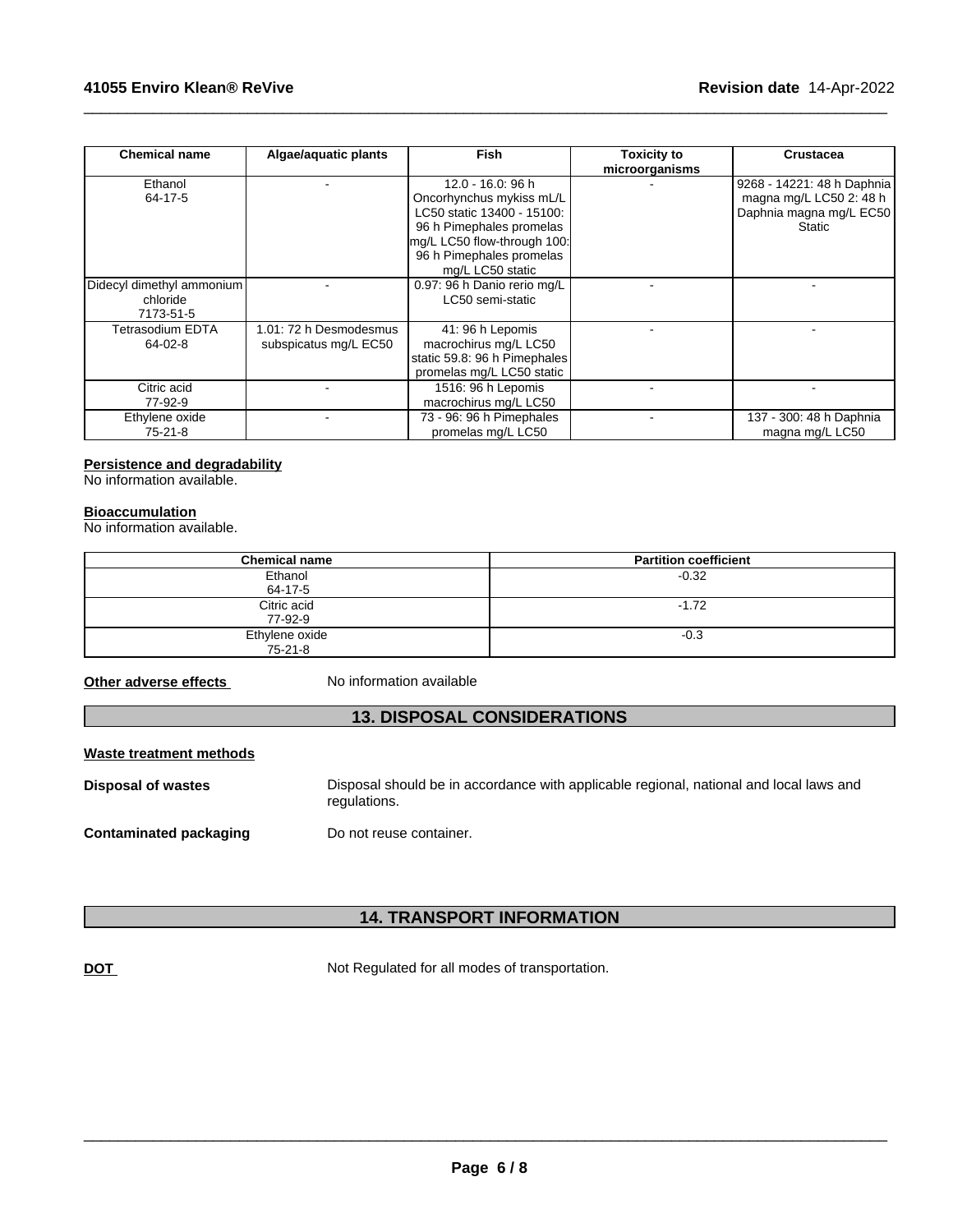# **15. REGULATORY INFORMATION**

 $\_$  ,  $\_$  ,  $\_$  ,  $\_$  ,  $\_$  ,  $\_$  ,  $\_$  ,  $\_$  ,  $\_$  ,  $\_$  ,  $\_$  ,  $\_$  ,  $\_$  ,  $\_$  ,  $\_$  ,  $\_$  ,  $\_$  ,  $\_$  ,  $\_$  ,  $\_$  ,  $\_$  ,  $\_$  ,  $\_$  ,  $\_$  ,  $\_$  ,  $\_$  ,  $\_$  ,  $\_$  ,  $\_$  ,  $\_$  ,  $\_$  ,  $\_$  ,  $\_$  ,  $\_$  ,  $\_$  ,  $\_$  ,  $\_$  ,

# **International Inventories**

**Complies DSL/NDSL** Complies

## **Legend:**

 *TSCA - United States Toxic Substances Control Act Section 8(b) Inventory DSL/NDSL - Canadian Domestic Substances List/Non-Domestic Substances List*

## **US Federal Regulations**

## **SARA 313**

Section 313 of Title III of the Superfund Amendments and Reauthorization Act of 1986 (SARA). This product does not contain any chemicals which are subject to the reporting requirements of the Act and Title 40 of the Code of Federal Regulations, Part 372

## **SARA 311/312 Hazard Categories**

| Acute health hazard               | Yes |  |
|-----------------------------------|-----|--|
| <b>Chronic Health Hazard</b>      | No  |  |
| Fire hazard                       | No  |  |
| Sudden release of pressure hazard | N٥  |  |
| <b>Reactive Hazard</b>            | N٥  |  |

#### **CWA (Clean WaterAct)**

This product does not contain any substances regulated as pollutants pursuant to the Clean Water Act (40 CFR 122.21 and 40 CFR 122.42)

# **CERCLA**

This material, as supplied, does not contain any substances regulated as hazardous substances under the Comprehensive Environmental Response Compensation and Liability Act (CERCLA) (40 CFR 302) or the Superfund Amendments and Reauthorization Act (SARA) (40 CFR 355). There may be specific reporting requirements at the local, regional, or state level pertaining to releases of this material

| <b>Chemical name</b> | <b>Hazardous Substances RQs</b> | <b>LA/SARA RQ</b><br>CERCL | Reportable Quantity (RQ)                 |
|----------------------|---------------------------------|----------------------------|------------------------------------------|
| Ethylene oxide       | 10 <sub>lb</sub>                | או שי                      | 10 lb final RQ<br>D O<br>RU.             |
| 75.04.0<br>'ວ-∠⊺ ö   |                                 |                            | <b>RC</b><br>ı final<br>ຼ+.54 ″ີ<br>74 W |

## **US State Regulations**

## **California Proposition 65**

## **U.S. State Right-to-Know Regulations**

| <b>Chemical name</b> | <b>Now</b><br>Jersev<br>14C | IVIASSACIIUSELLS | vivania<br>. GUU 1 |
|----------------------|-----------------------------|------------------|--------------------|
| Ethanol              |                             |                  |                    |
| $\rightarrow$<br>64  |                             |                  |                    |

| <b>16. OTHER INFORMATION</b> |                              |                       |                                                                                                                  |                                              |  |  |
|------------------------------|------------------------------|-----------------------|------------------------------------------------------------------------------------------------------------------|----------------------------------------------|--|--|
| <b>NFPA</b>                  | <b>Health hazards 2</b>      | <b>Flammability 0</b> | Instability 0                                                                                                    | <b>Physical and chemical</b><br>properties - |  |  |
| <b>HMIS</b>                  | <b>Health hazards 2</b>      | <b>Flammability 0</b> | <b>Physical hazards 0</b>                                                                                        | Personal protection X                        |  |  |
| <b>Prepared By</b>           | <b>Regulatory Department</b> |                       |                                                                                                                  |                                              |  |  |
| <b>Issuing Date</b>          | 25-Nov-2014                  |                       |                                                                                                                  |                                              |  |  |
| <b>Revision date</b>         | 14-Apr-2022                  |                       |                                                                                                                  |                                              |  |  |
| <b>Revision Note</b>         |                              |                       |                                                                                                                  |                                              |  |  |
| SDS sections updated 7 10    |                              |                       |                                                                                                                  |                                              |  |  |
| <b>Disclaimer</b>            |                              |                       |                                                                                                                  |                                              |  |  |
|                              |                              |                       | The information contained on the Safety Data Sheet has been compiled from data considered accurate. This data is |                                              |  |  |
|                              |                              |                       |                                                                                                                  |                                              |  |  |

believed to be reliable, but it must be pointed out that values for certain properties are known to vary from source to source. PROSOCO, Inc. expressly disclaims any warranty express or implied as well as any liability for any injury or loss arising from the use of this information or the materials described. This data is not to be construed as absolutely